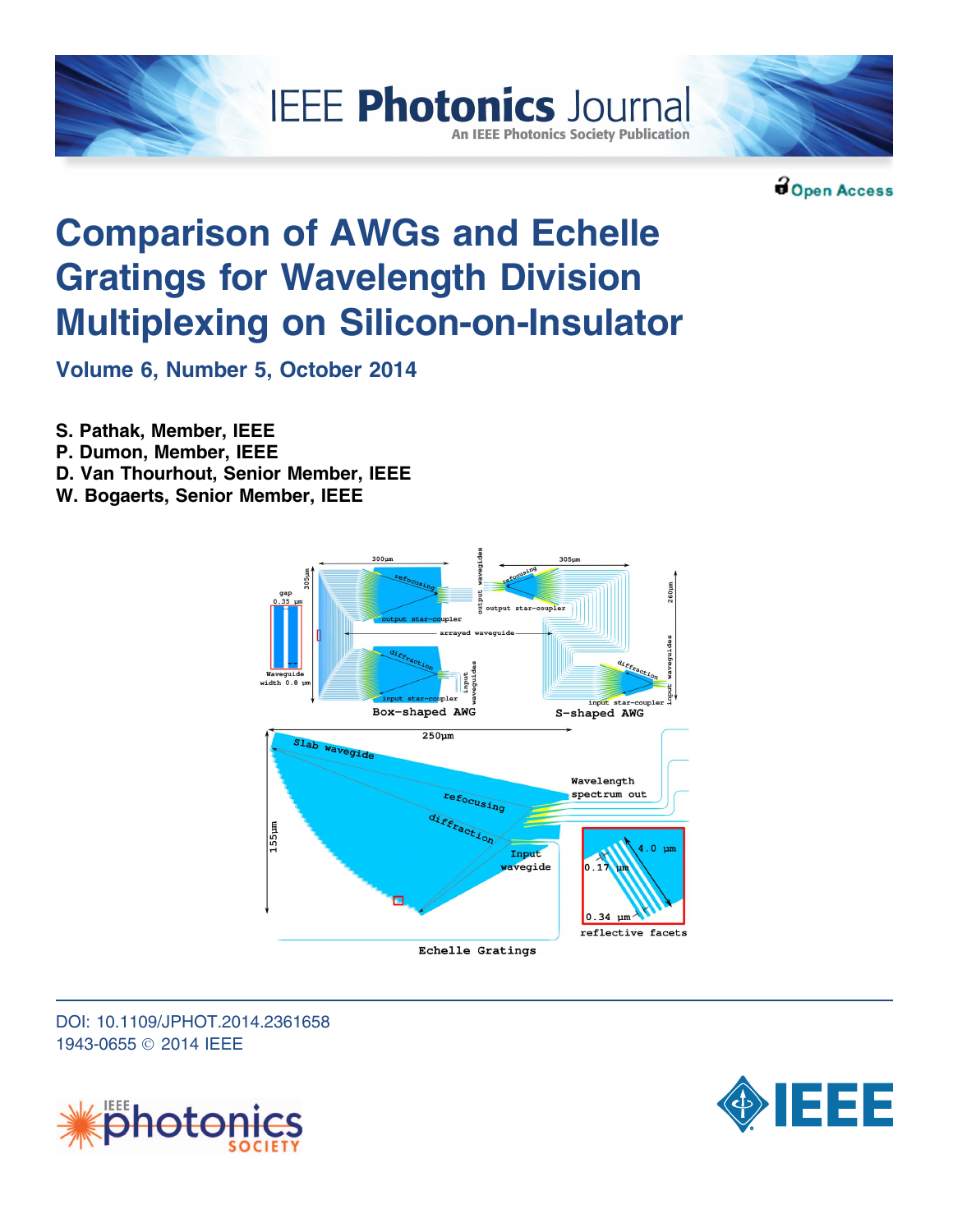# Comparison of AWGs and Echelle Gratings for Wavelength Division Multiplexing on Silicon-on-Insulator

#### S. Pathak,<sup>1,2</sup> Member, IEEE, P. Dumon,<sup>1</sup> Member, IEEE, D. Van Thourhout,<sup>1</sup> Senior Member, IEEE, and W. Bogaerts, <sup>1,3</sup> Senior Member, IEEE

<sup>1</sup>Department of Information Technology, Ghent University-IMEC, 9000 Ghent, Belgium <sup>2</sup> Department of Electrical and Computer Engineering, University of California Davis, Davis, CA 95616 USA<br><sup>3</sup>Luceda Photonics, 9200 Dendermonde, Belgium

DOI: 10.1109/JPHOT.2014.2361658

1943-0655 © 2014 IEEE. Translations and content mining are permitted for academic research only. Personal use is also permitted, but republication/redistribution requires IEEE permission. See http://www.ieee.org/publications\_standards/publications/rights/index.html for more information.

Manuscript received August 7, 2014; revised September 26, 2014; accepted September 29, 2014. Date of publication October 7, 2014; date of current version October 15, 2014. Corresponding author: S. Pathak (e-mail: Shibnath.Pathak@intec.Ugent.be).

Abstract: We compare the performance (insertion loss and crosstalk) of silicon-based arrayed waveguide gratings (AWGs) and echelle gratings for different channel spacings. For high-resolution de/multiplexer (DWDM) applications, AWGs are the better choice, whereas echelle gratings perform well for low-resolution de/multiplexer (CWDM) applications. Alternatively, for low-resolution de/multiplexer applications, the conventional boxshaped silicon AWG can be modified by an S-shaped AWG. We report crosstalk as low as -27 dB for regular AWGs, whereas in the S-shaped AWGs, the crosstalk is better than  $-19$  dB, with an insertion loss below  $-2$  dB. The crosstalk of the echelle gratings varies between  $-19$  and  $-23$  dB, with insertion loss below  $-2$  dB.

Index Terms: AWG.

# 1. Introduction

Arrayed waveguide gratings (AWGs) and echelle gratings (sometimes also called planar concave gratings or PCG) are commonly used for multiplexing and demultiplexing optical signals in wavelength division multiplexing systems (WDM). Both have been demonstrated in various materials systems, including silica-on-silicon [1]–[3], InP [4]–[6], silicon-on-insulator [7]–[10], and germanium-on-silicon [11], [12]. Both devices are based on multi-path interference of light, but the implementation of the delays between the paths is different: in an AWG the different paths are individual waveguides arranged in an array, while in an echelle grating the light travels freely through a slab medium and is reflected by a series of facets. The principle of both devices is explained in Section 2.

AWGs are more commonly used today because they are more fabrication tolerant compared to echelle gratings [13]. The performance of AWGs is mainly dependent on the properties of the dispersive waveguide array, where the performance of echelle gratings depends on the quality of the reflector facets, which are often difficult to define accurately in a planar substrate.

Both types of devices have been realized in high-contrast, submicron silicon-on-insulator (SOI) waveguide platforms [7]–[9], [14]–[17]. On one hand, these SOI devices are attractive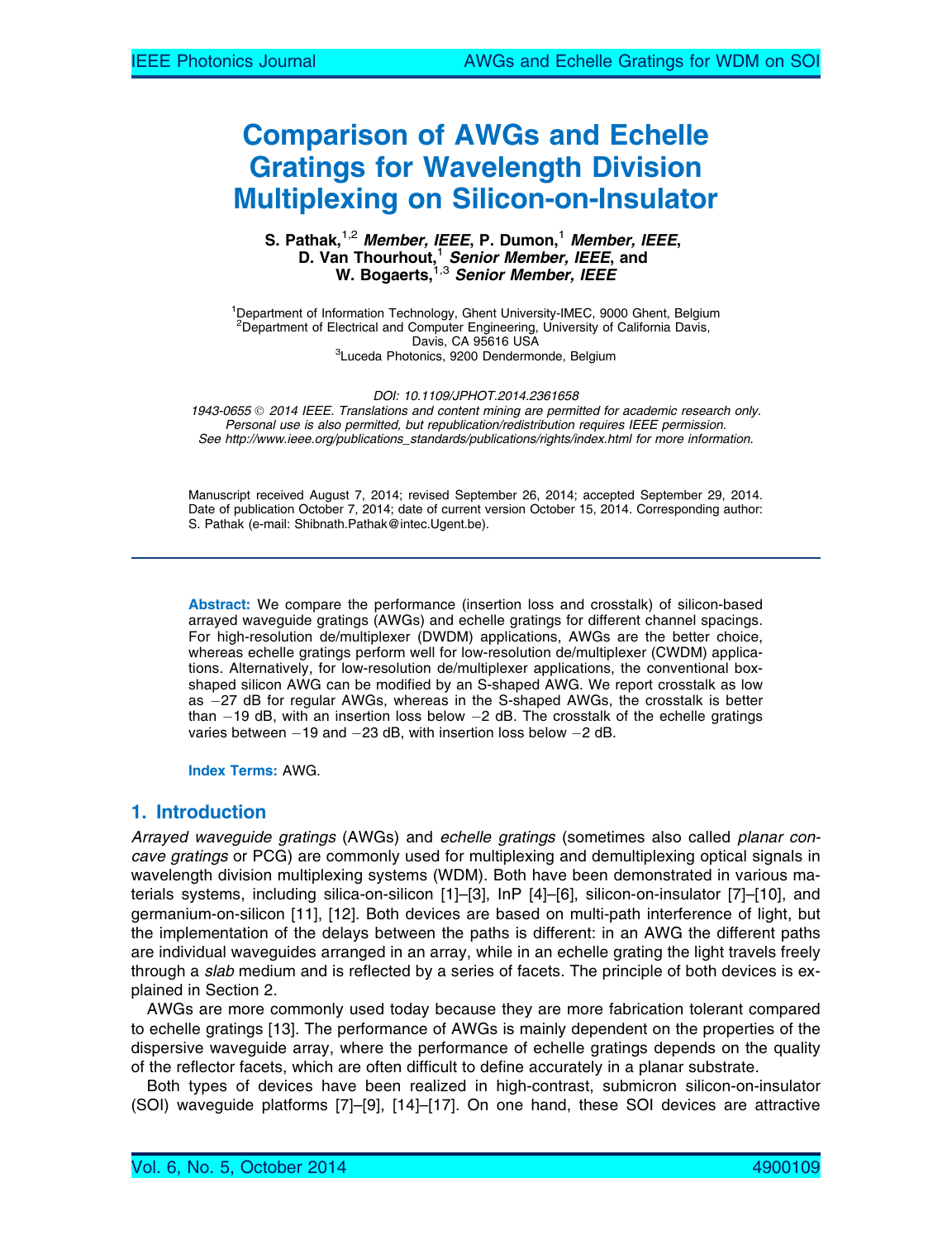

Fig. 1. Schematic diagram of (a)  $8 \times 6.4$  nm box-shape AWG and (b)  $4 \times 24$  nm S-shape AWG.

because of their compact footprint, but on the other hand, the high index contrast makes them very susceptible to phase errors. The origin of these phase errors are different for AWGs and echelle gratings. In an AWG, the main contribution comes from side-wall roughness and width variations in the silicon waveguides, while in the echelle grating, phase errors are mainly caused by errors in the reflectors and global and local wafer thickness variations. Global thickness variations in the slab will introduce defocusing and local thickness variation will introduce path length mismatch. Optimized design schemes and evolving fabrication technology have significantly improved the performance of SOI-based AWGs [7], [8], [15] and echelle gratings [9], [17] to a point where results have been demonstrated that are acceptable for CWDM applications. Still, both types of demultiplexers have their own limitations, and depending on the application and specifications, either one or the other might be preferred. In this paper we draw a comparison between the performance of AWGs and echelle gratings based on their respective merits and limitations, which will help to choose the appropriate device for a given application. To make a classification, we reduce the device specifications to the number of wavelength channels and the channel spacing, and we monitor the performance in insertion loss and channel crosstalk. We then experimentally demonstrate and characterize the silicon AWGs and echelle gratings for different channel spacings in the same technology platform. To identify these demultiplexers we follow a common naming methodology, e.g., number-of-output-channels  $\times$ channel-spacing type-of-demux. For example,  $4 \times 10$  nm indicates a device with four wavelength channels with a 10 nm spacing.

# 2. Operating Principle

## 2.1 Arrayed Waveguide Gratings

An AWG consists of an input star coupler, an array of waveguides, and an output star coupler. When operating as a demultiplexer, light coming from the input waveguide enters the input star-coupler and is distributed over the arrayed waveguides through in-plane diffraction. After propagating through the waveguide array contributions coming from all waveguides interfere in the output star coupler. Two examples of SOI-based AWG designs are shown in Fig. 1. The optical path length difference between two successive waveguides of the waveguide array is constant, and chosen such that for the center wavelength all contributions are in phase. As a result, the input image will be reproduced at the center output channel. As the AWG uses two separate slab regions for diffraction and refocusing the design and positioning of the input and output waveguide apertures can be largely decoupled.

The phase difference in the array waveguides changes with wavelength, which will introduce a lateral shift of the field in the image plane, and the light will be coupled into another output waveguide. When the phase relationships in the arms are perfectly conserved, the imaging can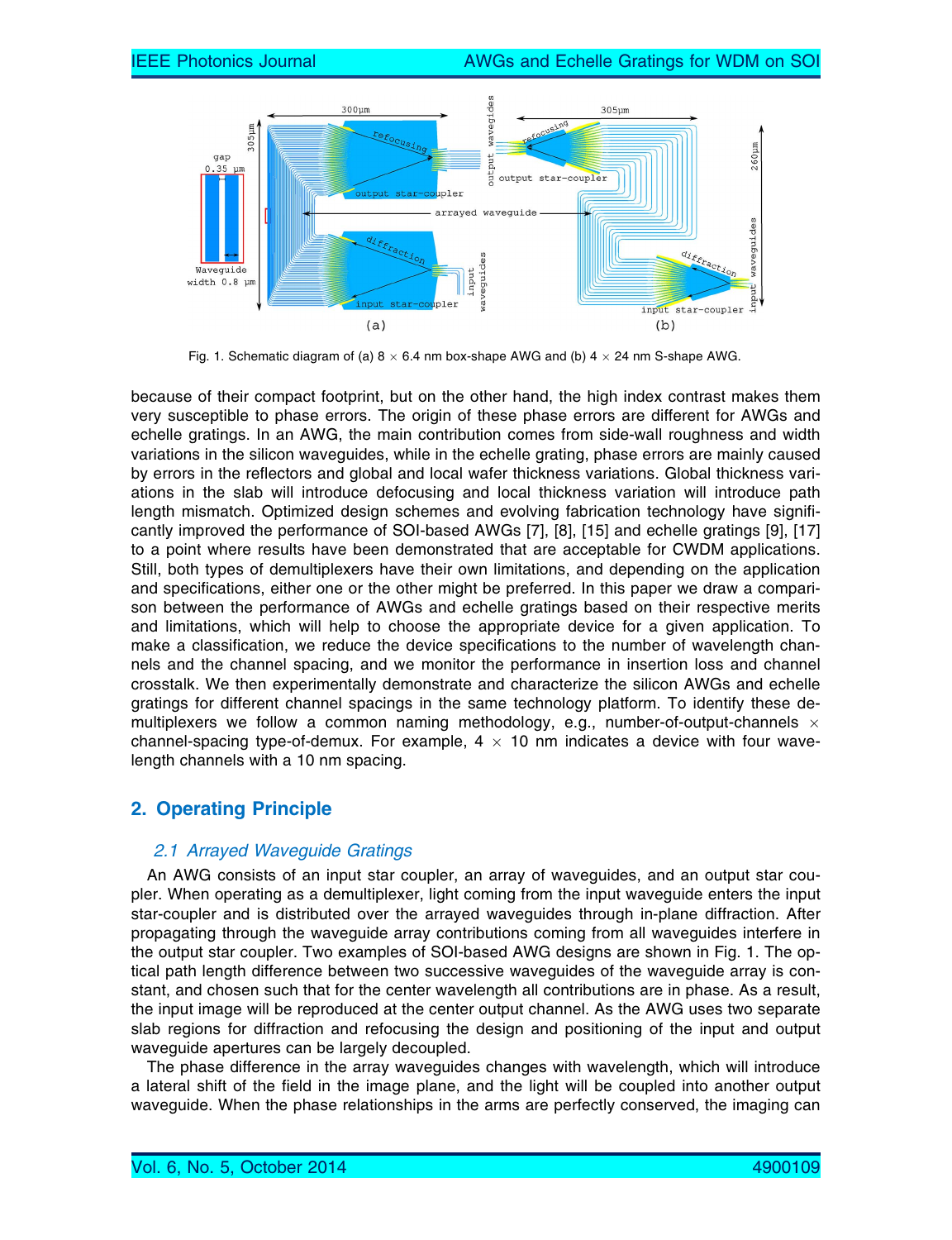

Fig. 2. Variation of the delay length and minimum gap between the waveguides with FSR for boxshaped AWGs.

be very good and will improve with an increasing number of arms. However, in imperfect waveguides (e.g., with local width variation due to sidewall roughness and local thickness deviations) there will be minute deviations from the designed optical path length, which will translate into phase errors. Phase errors will cause aberrations in the imaging, resulting in light coupled to the wrong output: channel crosstalk. If the cause of the phase errors is stochastic, the average wrong output: cnannel crosstalk. It the cause of the phase errors is stochastic,<br>phase error in each arm will be proportional to  $\sqrt{L}$ , with L the length of the arm [18].

The length difference between the waveguide arms (delay length) relates directly to the Free Spectral Range (FSR) of the AWG: the wavelength span between different diffraction orders of the grating. As shown in Fig. 2 larger delays translate in a smaller FSR and larger gap between the waveguides for box-shape AWGs. When the FSR is 65 nm the delay length become so small that the minimum gap between the waveguides become nearly zero. Therefore, it is difficult to create a horseshoe or rectangular design to obtain larger FSR (above 65 nm) without overlapping the waveguides. As the requirement of FSR for CWDM applications is 100 nm or higher a modified design, such as the S-shaped layout shown in Fig. 1(b) may be needed. Such design requires longer waveguides however, which might impact overall performance.

For a given FSR, the channel spacing in an AWG determines the number of waveguides required in the array. As a rule of thumb, the number of arms is set to be three to four times the number of channels within an FSR:

$$
N_{arms} \approx 3.5 \frac{FSR}{\Delta \lambda_{channel}}.\tag{1}
$$

Many channels therefore means many arms in the array, and a larger device. On average, the arms will also be longer, and therefore more phase errors will accumulate by the time the light reaches the output star coupler. We can expect that for a given technology, AWGs with a higher number of channels will exhibit a higher crosstalk level than devices with fewer channels.

#### 2.2 Echelle Gratings

The operating principle of an echelle grating is similar to that of an AWG in the sense that multi-path interference with a set of equally spaced delay lengths is used. However, the delays are now implemented in the free propagation region itself, using reflective facets. This means that the same slab area is used for diffraction and refocusing. While this is a more efficient use of space it puts restrictions on the position of the input and output waveguides.

As with the AWG, the optical group delay length difference between facets determines the FSR. In silicon, the slab waveguide has significantly lower dispersion and thus a lower group index compared to the waveguides used in an AWG. This means that the physical delay length needs to be larger than in an AWG to obtain the same FSR. This causes an echelle grating to grow faster in footprint than a comparable AWG when many facets are needed. However, for a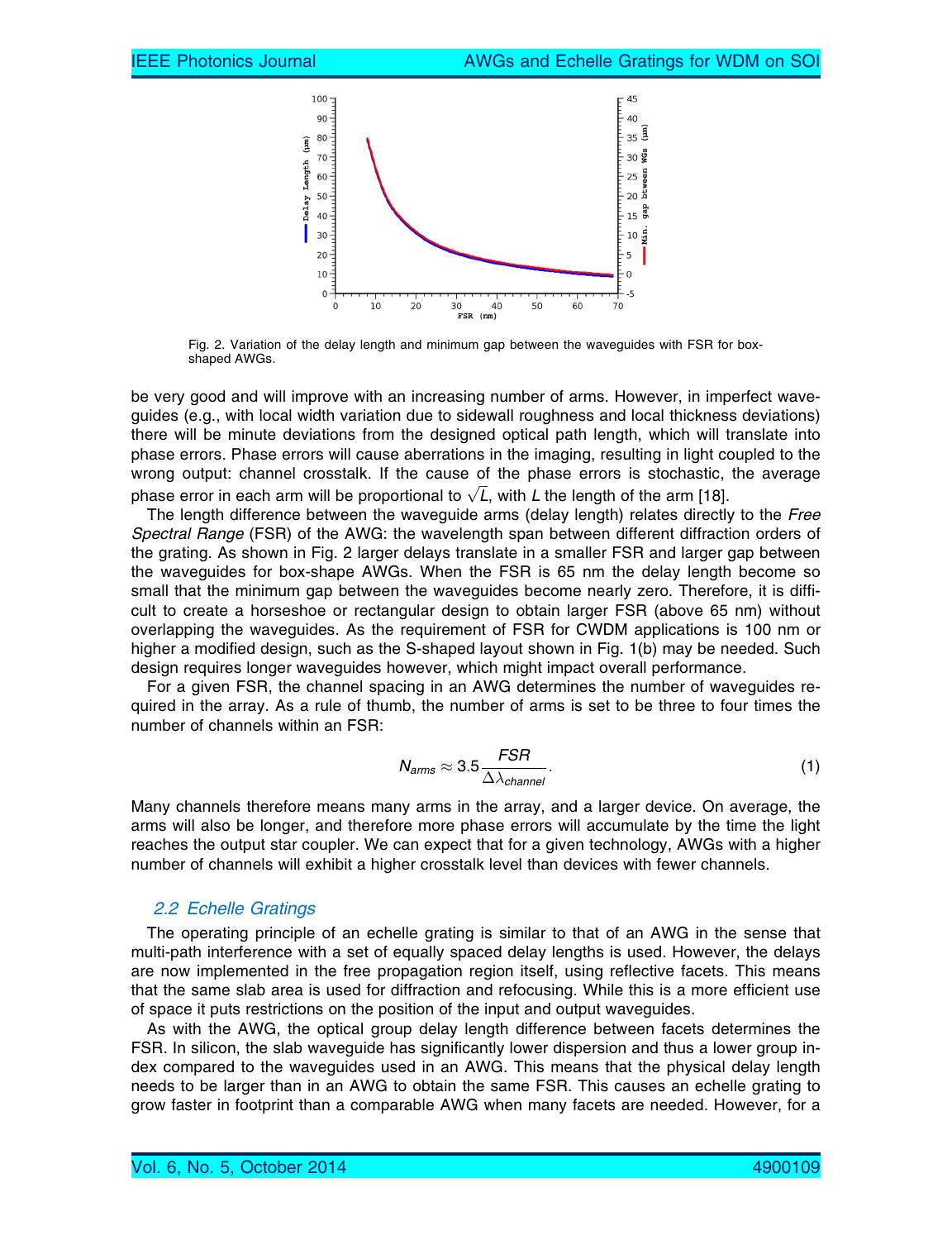large FSR and few channels, echelle gratings can be extremely compact. Moreover, they do not suffer from layout restrictions for very short delays, making them very suitable as CWDM demultiplexers with few, widely spaced channels.

As with an AWG, crosstalk in an echelle grating can be attributed to imperfect imaging of the refocused light. The errors in the image can be attributed to two causes: phase errors in the different paths traveled by the light, and imperfect reflection and scattering by the facets. The phase errors in an echelle gratings accumulate in the slab region, and the variations in optical path length can be largely attributed to local thickness variations. As the thickness changes typically occur on longer length scales and are not as stochastic in nature as line-width variations in cany occur on longer length scales and are not as stochastic in nature as line-width vanations in<br>waveguides, the phase errors do not necessarily follow the same  $\sqrt{L}$  rule as with AWGs. Instead larger echelle gratings will suffer disproportionately from crosstalk compared to AWGs.

As for the role of the grating facets, this is an inherent problem of the design of echelle gratings, combined with technology limitations: the grating facets will always suffer from corner effects, which will cause undirected scattering. The smaller the facets, the larger the effect of these corners. Using larger facets alleviates this issue but will increase the size of the device.

# 3. Design

We designed, simulated, fabricated and measured a set of AWGs and echelle gratings with different values of FSR and channel spacing, and compared both the design metrics (e.g., footprint)and the performance metrics (insertion loss, crosstalk). The design and simulation were done with IPKISS [19]–[21].

All devices were designed for IMEC's passive SOI platform; the substrate is an SOI wafer with 220 nm thick silicon on top of a 2  $\mu$ m buried oxide layer. The designs are patterned using 193 nm deep UV lithography, and take into account the minimum feature sizes allowed by this process. We also make best use of the double etch process of the platform [8]: A full, 220 nm deep etch is used to define the high contrast waveguides (further referred to as the deep etch) and bends, while a 70 nm etch defines the low contrast apertures in the star coupler regions (further referred to as shallow etch).

## 3.1. Arrayed Waveguide Grating

The design procedure for the AWGs is documented in earlier publications [7], [14], [15]. The waveguide array consists of 450 nm wide (single mode) waveguides in the bent sections and 800 nm wide (multi mode) waveguides in the straight sections, to reduce the accumulation of phase errors. The lengths of the 450 nm sections is kept the same for all arms, and the entire delay is in the wider waveguide sections. As discussed, the main problem impacting the performance of silicon AWGs are phase errors, which increase when using longer delay lines. As we increase the FSR (or the channel spacing for a fixed number of channels per FSR), the delay length will decrease, which reduces the phase error. At the same time in the layout, the pitch between adjacent waveguides will also decrease, which can increase evanescent coupling between two waveguides, and can thereby also result in extra phase errors.

When the FSR (or channel spacing) increases further, the waveguides in the rectangular array will come too close. For example, for the  $8 \times 6.4$  nm box-shape AWG shown in Fig. 1(a), which has FSR of 64 nm, the minimum gap between two waveguides in the array is only 0.35  $\mu$ m, which will lead to excessive coupling. In such cases an alternative layout is needed. Using S-shaped waveguides it is possible to design a AWG with very low channel spacing, even down to a zeroth-order AWG whereby the two star-couplers are connected with equal length waveguides, while keeping the waveguides in the array uncoupled. But even the shortest waveguide of an S-shaped AWG will be longer than it would be in a box-like design, and will contain two additional bends. This will introduce additional phase errors, and increase the insertion loss and the crosstalk. Fig. 1(b) shows a schematic diagram of a 4  $\times$  24 nm S-shaped AWG. The footprint of S-shaped AWGs is obviously also larger than that of box-shaped AWGs: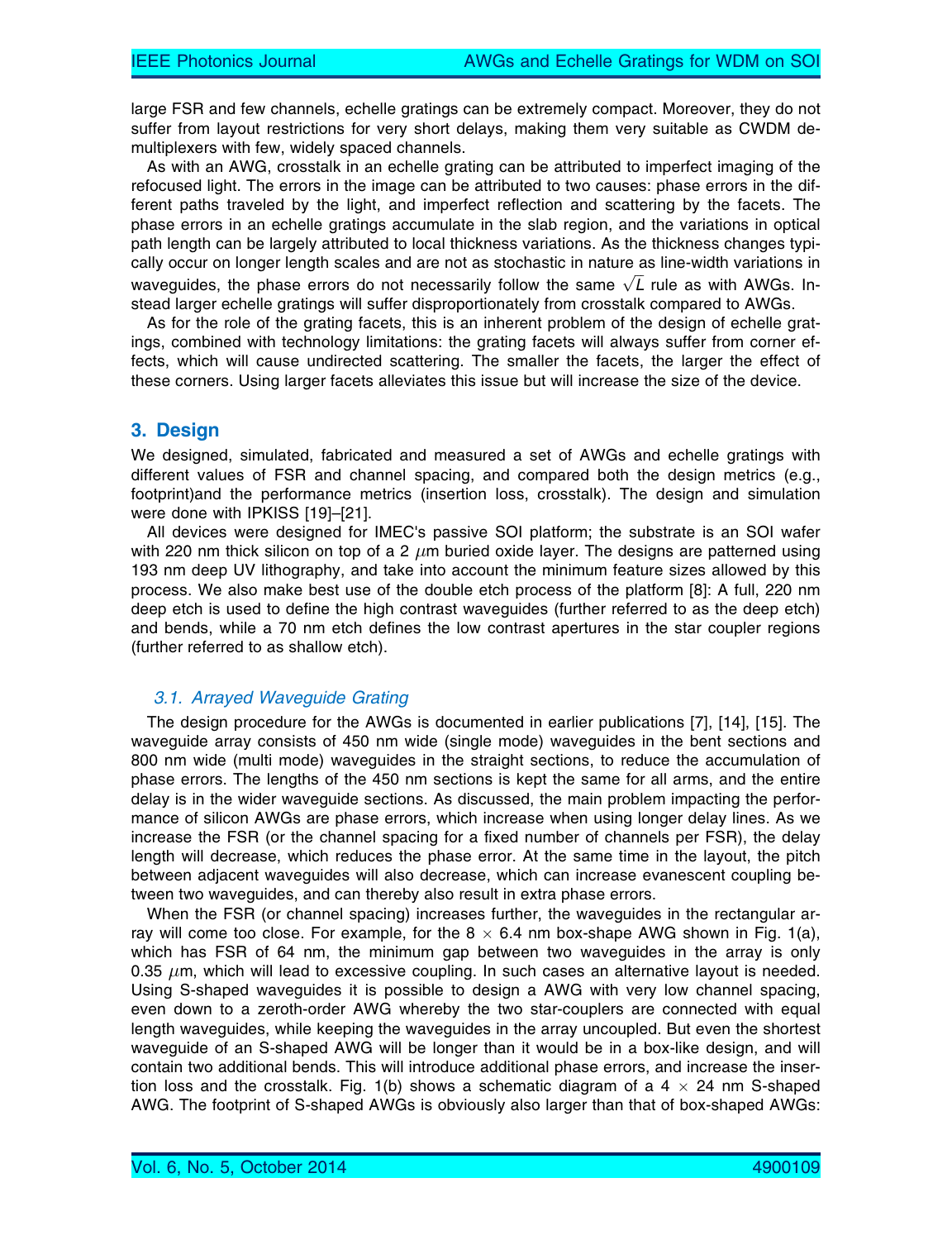

Fig. 3. Schematic diagram of  $4 \times 20$  nm echelle grating.

The size of the 4  $\times$  6.4 nm box-shaped AWG is 275  $\times$  245  $\mu$ m<sup>2</sup> while the size of the 4  $\times$  24 nm S-shaped AWG is  $305 \times 260 \ \mu m^2$ .

#### 3.2 Echelle Grating

The design of the echelle gratings is based on a Rowland geometry and the design procedure was detailed in [10]. As for the AWGs the input and output apertures are shallowly etched to reduce reflections. As shown in Fig. 3, the reflectors consist of first-order distributed Bragg reflectors (DBR) with four deeply etched trenches of 170 nm width and 340 nm pitch. For all the echelle grating designs the angle of incidence and diffraction are 41 and 34 degrees, respectively. Fig. 3 shows the schematic diagram of a  $4 \times 20$  nm echelle grating: the footprint is  $250 \times 155 \ \mu m^2$ . The device size increases rapidly as we decease the channel spacing/FSR: The size of the 4  $\times$  6.4 nm echelle grating is 275  $\times$  245  $\mu$ m<sup>2</sup>.

#### 4. Results and Discussions

To characterize the devices we used 1-D curved grating couplers to couple the light in and out of the chip. The grating couplers are designed to couple only a single polarization (TE). The compact curved grating couplers have a limited 3 dB bandwidth of about 60 nm. Also, the optimal alignment is wavelength dependent. This has to be taken into account when measuring demultiplexer devices: When aligning each output at the peak wavelength of the channel, the transmission of the on-chip device will be overestimated after normalization with the transmission through a reference waveguide. We compensate for this by collecting normalization data for all wavelengths.

#### 4.1 Arrayed Waveguide Gratings

The 4  $\times$  6.4 nm box-shape AWG has a measured insertion loss of  $-1.53$  dB and a  $-27.1$  dB crosstalk level. If we keep the channel spacing constant, but increase the number of channels, the FSR increases and hence the delay length goes down. However the number of waveguides required in the array increases (see (1)). Overall, this does not significantly increase the device footprint. As the average delay line length does not change significantly either, the impact on the crosstalk is negligible. For example, for the  $8 \times 6.4$  nm box-shape AWG the insertion loss and the crosstalk are  $-1.86$  dB and  $-27.3$  dB respectively. Table 1 shows the performance of all the AWGs. As we can see from Table 1 there is a mismatch between the average channel spacing and the design values, which can be explained by the global waveguide width and wafer thickness variation.

If we keep the number of channels constant (4) but increase the channel spacing (and thus the FSR as well), we need to change the shape of the AWG to an S-shape. The much longer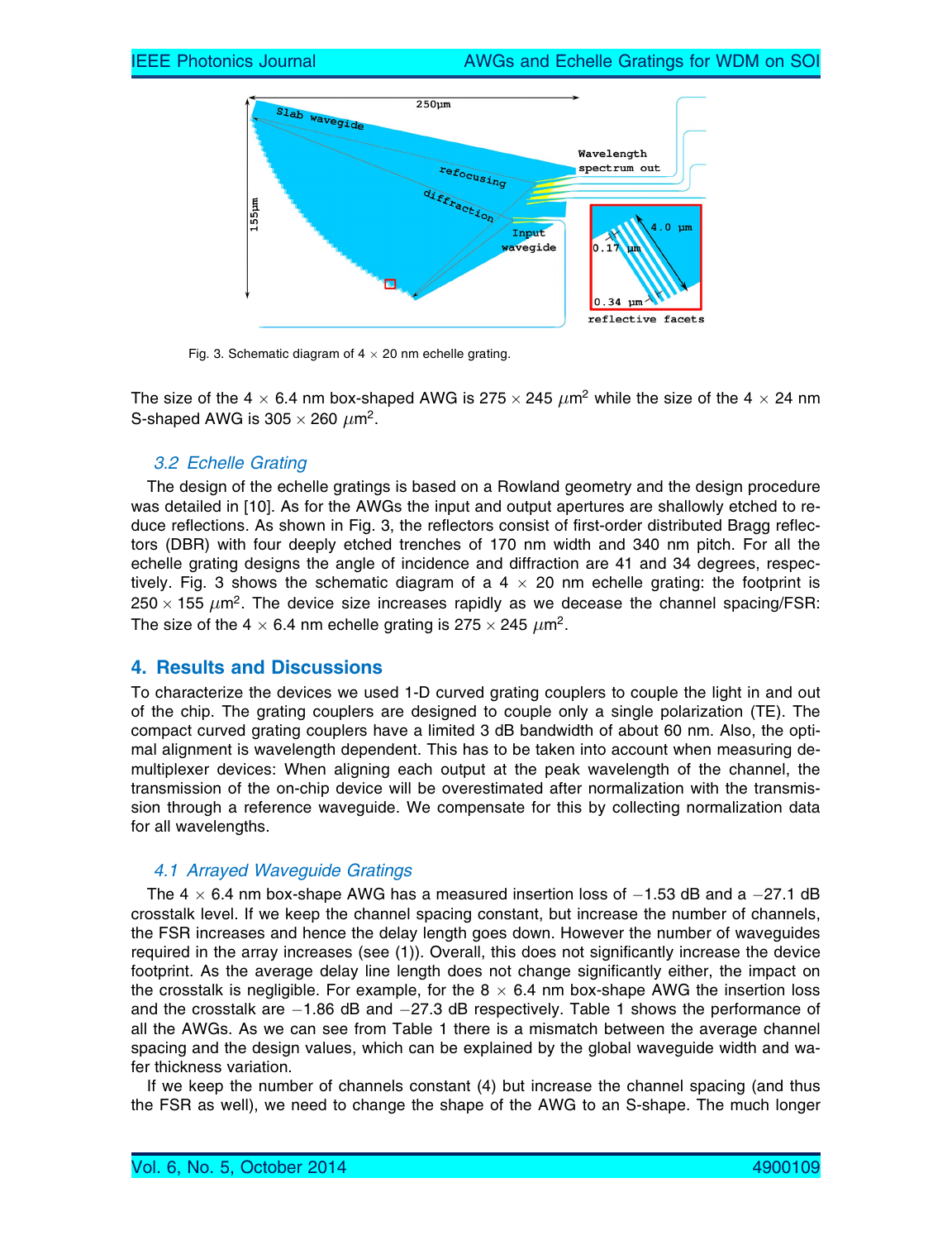|--|--|

Comparison of Size, Delay L (center waveguide/slab length), Spacings (design  $\rightarrow$  measured average channel spacing), WG/GF (number of waveguides/grating facets), Loss (insertion loss  $\rightarrow$  nonuniformity), and XT (crosstalk level) between AWGs and echelle gratings

| Device                 | Area                 | Delay L | Ch | Spacings               | WG / | Loss                     | ХT      | <b>FSR</b> |
|------------------------|----------------------|---------|----|------------------------|------|--------------------------|---------|------------|
| Type                   | $\mu$ m <sup>2</sup> | $\mu$ m |    | (nm)                   | GF   | (dB)                     | (dB)    | (nm)       |
| Box-shaped AWG         | $275 \times 245$     | 300     |    | $6.4 \rightarrow 6.27$ | 24   | $-1.53 \rightarrow 0.37$ | $-27.1$ | 38         |
| Box-shaped AWG         | $310\times305$       | 290     | 8  | $6.4 \rightarrow 6.17$ | 40   | $-1.86 \rightarrow 1.16$ | $-27.3$ | 64         |
| S-shaped AWG           | $305\times260$       | 395     | 4  | $24 \rightarrow 22.3$  | 16   | $-1.68 \rightarrow 1.10$ | $-20.6$ | 88         |
| S-shaped AWG           | $305\times260$       | 386     | 4  | $32 \rightarrow 30$    | 16   | $-2.1 \rightarrow 1.75$  | $-19.1$ | 144        |
| <b>Echelle Grating</b> | 700×420              | 1055    |    | $6.4 \rightarrow 6.22$ | 70   | $-1.43 \rightarrow 0.24$ | $-18.7$ | 70         |
| <b>Echelle Grating</b> | $700\times385$       | 1060    | 8  | $6.4 \rightarrow 6.17$ | 90   | $-1.55 \rightarrow 1.1$  | $-19.7$ | 100        |
| Echelle Grating        | $450\times220$       | 655     | 4  | $10 \rightarrow 9.62$  | 60   | $-1.57 \rightarrow 0.89$ | $-24.2$ | 120        |
| Echelle Grating        | $250 \times 155$     | 345     | 4  | $20 \rightarrow 20.2$  | 40   | $-2.2 \rightarrow 0.55$  | $-23.3$ | 120        |



Fig. 4. Experimental result of AWGs. (a)  $4 \times 6.4$  nm, (b)  $8 \times 6.4$  nm, (c)  $4 \times 24$  nm, and (d)  $4 \times 32$  nm.

delay lines in this device induce a penalty: For a  $4 \times 24$  nm S-shape AWG, we measured an insertion loss of  $-1.7$  dB and crosstalk of  $-20.6$  dB. The performance of a 4  $\times$  32 nm S-shaped AWG is even worse: the measured insertion loss is  $-2.0$  dB and the crosstalk is  $-19.1$  dB. Fig. 4 shows the measured transmission spectrum of the AWGs discussed above.

## 4.2 Echelle Grating

The 4  $\times$  6.4 nm echelle grating has a measured insertion loss of  $-1.43$  dB and a crosstalk of  $-18.7$  dB. This is significantly worse than the AWG with the same specifications. The channel spacing is quite small for an echelle grating, and it needs a very large slab region, which induces large phase errors. The performance improves when we increase the channel spacing (and thus the FSR): the crosstalk of the  $4 \times 10$  nm echelle grating drops to  $-24.2$  dB, and the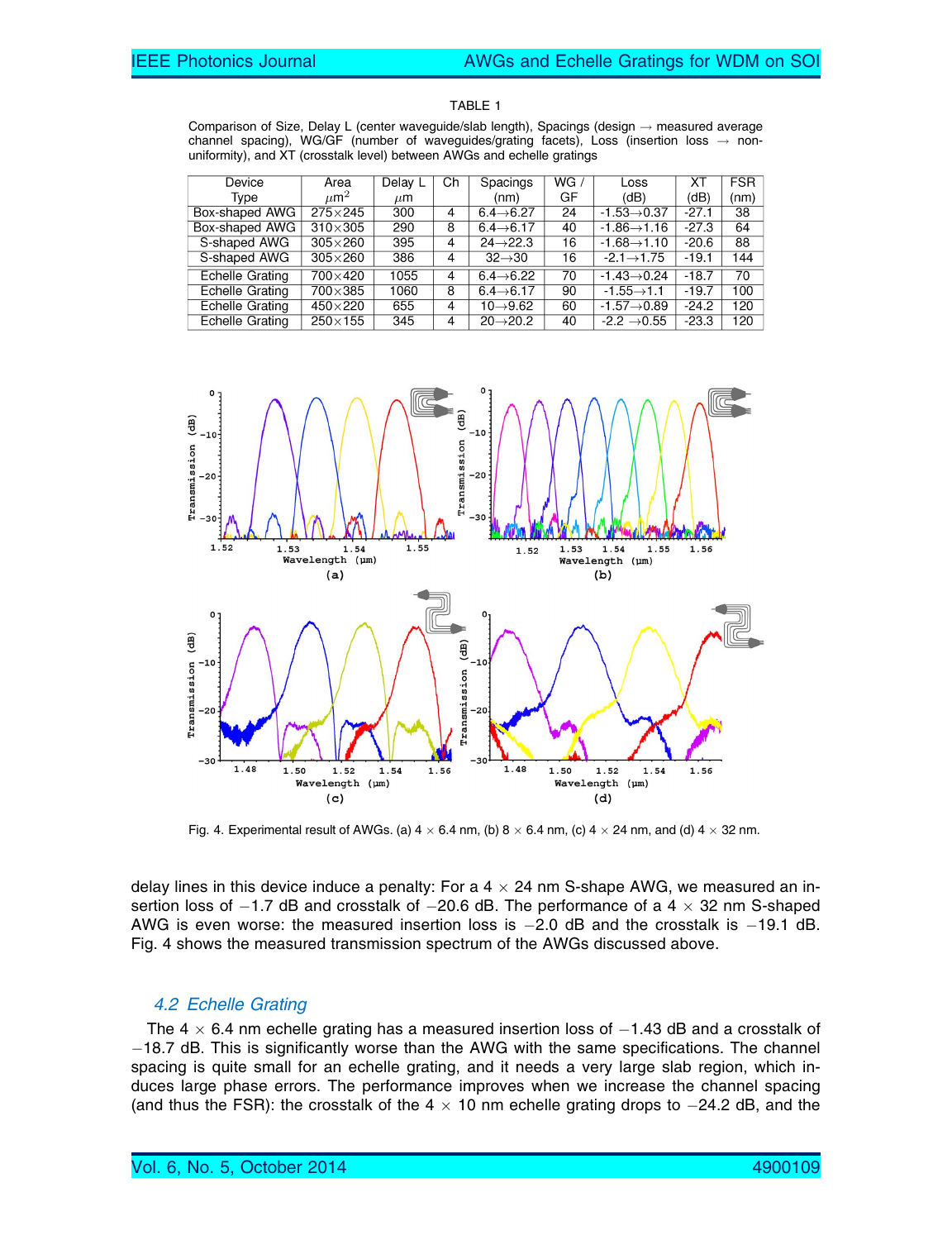

Fig. 5. Experimental result of echelle grating. (a)  $4 \times 6.4$  nm, (b)  $8 \times 6.4$  nm, (c)  $4 \times 10$  nm, and (d)  $4 \times 20$  nm.

insertion loss is  $-1.6$  dB. Further incrementing the channel spacing makes the echelle grating more sensitive to the size of the grating teeth and their positioning. For the  $4 \times 20$  nm echelle grating the crosstalk is  $-23.3$  dB and the insertion loss increases to  $-2.2$  dB. The transmission spectra of these echelle gratings are shown in Fig. 5. The dotted lines in Fig. 5 indicate an accidentally damaged output channel or a spectrum outside the range of the tunable laser used for characterization. Table 1 shows the performance of all the echelle gratings. Just as with the AWG the average channel spacings does not entirely match the design because of wafer thickness variation.

For both AWGs and echelle gratings the insertion loss of the side channels is higher, and can be as large as -3 dB when channels are at the edge of the FSR. This is inherent to the imaging mechanisms used. To reduce the non-uniformity due to this roll-off, it is often better to make the FSR larger than the product of the number of channels and the channel spacing [7]. This can also be deduced from Table 1 for both AWGs and echelle gratings.

Based on these experimental results and further simulation, we estimated the crosstalk level of AWGs and echelle gratings as function of their channel spacing and number of wavelength channels within a full FSR. Fig. 6(a) and (b) shows the simulated crosstalk for both types of devices. Fig. 6(c) shows the expected best working regions for each type of device. As shown in Fig. 6(a) for a constant channel spacing the crosstalk of an AWG will improve with increasing number of wavelength channels, assuming that the phase errors originate from the waveguide array only. For S-shaped AWGs the crosstalk increases due to the increasing length of the smallest delay line. The black line indicates the border between the box and S-shape AWG. For echelle gratings, as the FSR increases (either by increasing the number of wavelength channels or by increasing the channel spacing) the crosstalk decreases. From Fig  $6(c)$  it is clear that for a high-resolution de/multiplexer, the box-shape AWG layout is to be preferred. For low resolution de/multiplexing an echelle grating is the best choice. S-shaped AWGs are an alternative for low resolution de/multiplexing with smaller number of wavelength channels. An added benefit of the AWG is that it is easier to actively tune or trim the waveguides individually [22]. In such tuning or trimming is applied, it will have an advantage over the echelle grating for all combinations of channel spacing and number of channels.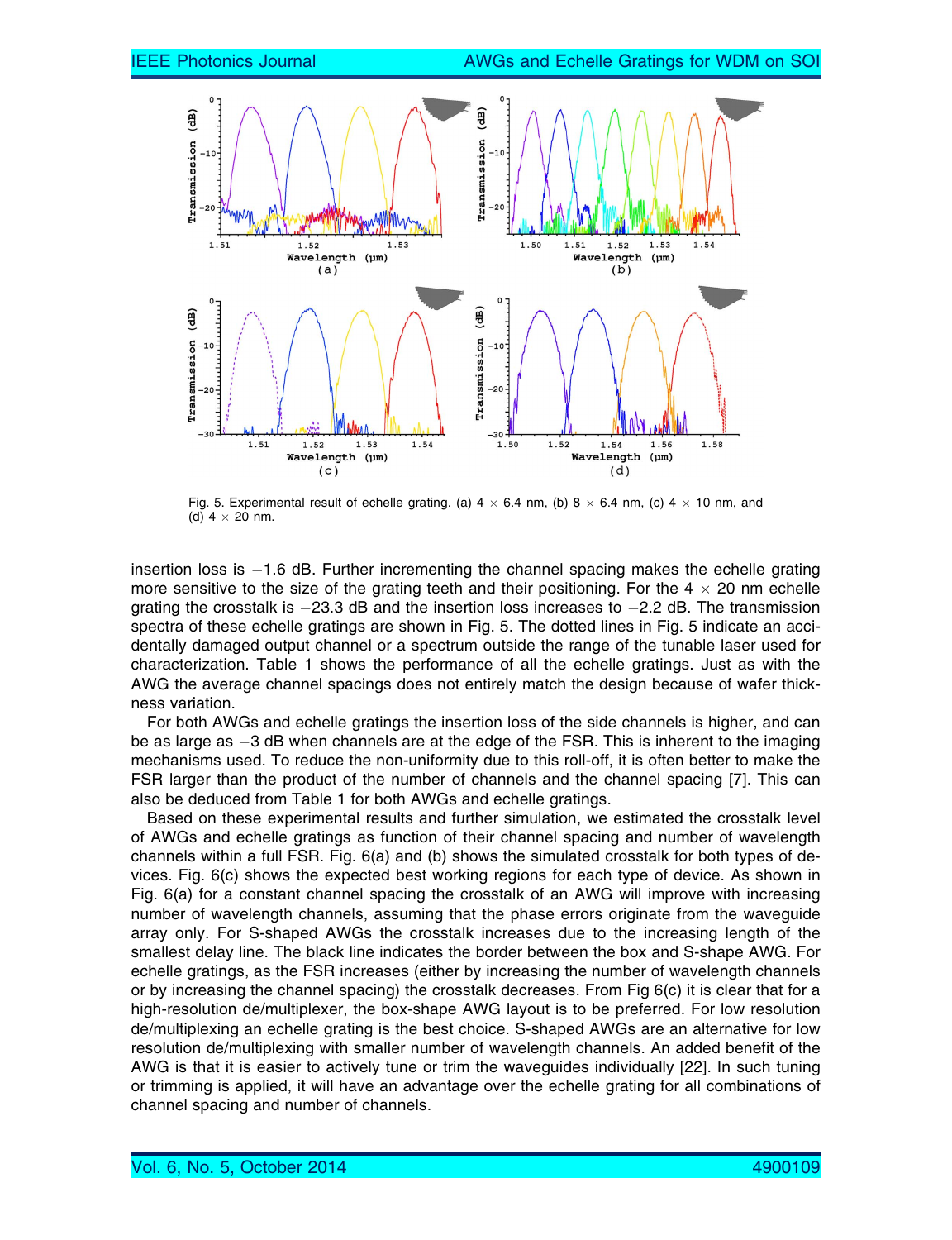

Fig. 6. The estimated crosstalk mapping of (a) AWG and (b) echelle grating. (c) Estimated design of best performance de/multiplexers. (Black cross) The measured crosstalk of the devices repotted in Table 1.

# 5. Conclusion

We compare the performance of two grating based wavelength de/multiplexers in silicon: arrayed waveguide gratings and echelle gratings. The echelle gratings are the best choice for low resolution (CWDM) de/multiplexer applications. For high resolution de/multiplexer applications AWGs are a better choice. For larger channel spacings AWGs suffer from layout restrictions, which can be overcome by using an S-shaped geometry, but at the cost of performance. We presented AWG and echelle gratings with insertion losses below 2 dB, and crosstalk down to 27 dB. We also showed S-shaped AWGs with decent performance for CWDM applications, with insertion loss and the crosstalk of  $-1.7$  dB and  $-20.6$  dB. It is obvious that any improvement in fabrication will help to improve the performance: reduced sidewall roughness will reduced the phase error in the arrayed waveguide and it will also improve the reflection of the grating facets used in echelle gratings, improved wafer thickness variation will improve the performance of the slab waveguide, etc. When such technology improvements or even new techniques (e.g., active tuning, new concepts for facet reflectors etc.) are introduced, this type of study needs to be performed again to assess the relative merits of the different device types. We can expect the overall trends to be similar as presented here, but the position of the separation lines in Fig. 6 could change, favoring either AWGs or echelle gratings.

#### **References**

- [1] R. Adar, C. Henry, C. Dragone, R. Kistler, and M. Milbrodt, "Broad-band array multiplexers made with silica waveguides on silicon," J. Lightw. Technol., vol. 11, no. 2, pp. 212-219, Feb. 1993.
- [2] Y. Inoue, A. Himeno, K. Moriwaki, and M. Kawachi, "Silica-based arrayed-waveguide grating circuit as optical splitter/ router," Electron. Lett., vol. 31, no. 9, pp. 726–727, Apr. 1995.
- [3] S. Janz et al., "Planar waveguide echelle gratings in silica-on-silicon," IEEE Photon. Technol. Lett., vol. 16, no. 2, pp. 503–505, Feb. 2004.
- [4] H. Bissessur et al., "16 channel phased array wavelength demultiplexer on InP with low polarization sensitivity," Electron. Lett., vol. 30, no. 4, pp. 336–337, Feb. 1994.
- [5] M. Zirngibl, C. Dragone, and C. Joyner, "Demonstration of a 15  $\times$  15 arrayed waveguide multiplexer on InP," IEEE Photon. Technol. Lett., vol. 4, no. 11, pp. 1250–1253, Nov. 1992.
- [6] J. He et al., "Monolithic integrated wavelength demultiplexer based on a waveguide rowland circle grating in InGaAsP/lnP," J. Lightw. Technol., vol. 16, no. 4, pp. 631–638, Apr. 1998.
- [7] S. Pathak, M. Vanslembrouck, P. Dumon, D. Van Thourhout, and W. Bogaerts, "Optimized silicon AWG with flattened spectral response using an MMI aperture," J. Lightw. Technol., vol. 31, no. 1, pp. 87-93, Jan. 2013.
- [8] W. Bogaerts et al., "Silicon-on-insulator spectral filters fabricated with CMOS technology," IEEE J. Sel. Topics Quantum Electron., vol. 16, no. 1, pp. 33–44, Jan./Feb. 2010.
- [9] J. Brouckaert et al., "Planar concave grating demultiplexer with high reflective Bragg reflector facets," IEEE Photon. Technol. Lett., vol. 20, no. 4, pp. 309–311, Feb. 2008.